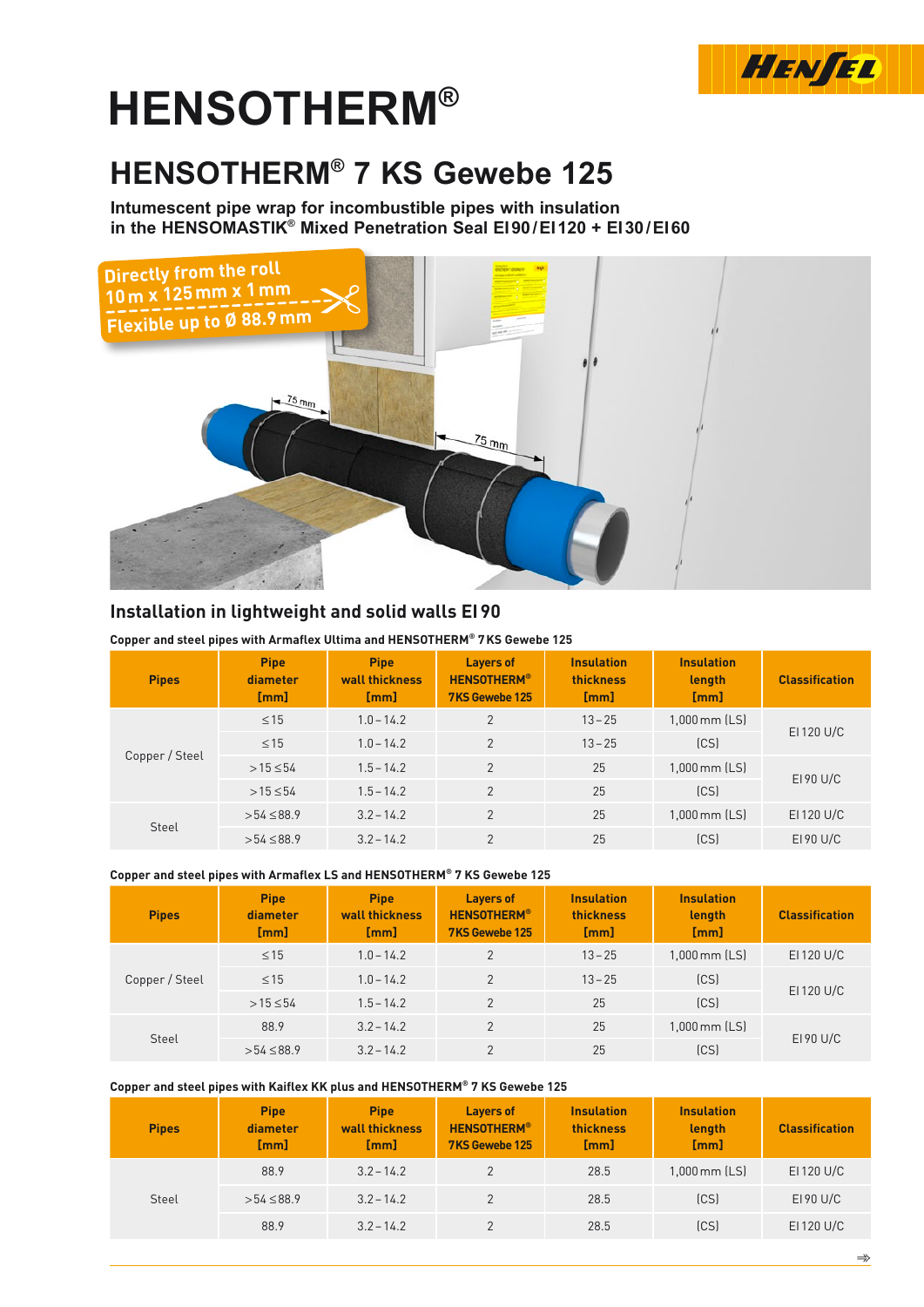

# **Installation in rigid floors EI90**

#### **Copper and steel pipes with Armaflex AF and HENSOTHERM® 7 KS Gewebe 125**

| <b>Pipes</b>      | <b>Pipe</b><br>diameter<br>[mm] | <b>Pipe</b><br>wall thickness<br>[mm] | <b>Layers of</b><br><b>HENSOTHERM®</b><br>7KS Gewebe 125 | <b>Insulation</b><br>thickness<br>[mm] | <b>Insulation</b><br>length<br>[mm] | <b>Classification</b> |
|-------------------|---------------------------------|---------------------------------------|----------------------------------------------------------|----------------------------------------|-------------------------------------|-----------------------|
|                   | $\leq 10$                       | $1.0 - 5.0$                           | $\overline{2}$                                           | 11                                     | $1,000$ mm $[LS]$                   |                       |
| Steel / Cast iron | $\leq$ 22                       | $1.0 - 11$                            | 2                                                        | 18                                     | $1,000$ mm $[LS]$                   | EI 120 C/U            |
|                   | $\leq 54$                       | $1.5 - 14.2$                          | 2                                                        | 28.5                                   | $1,000$ mm $[LS]$                   | E190 C/U              |
|                   | $\leq 60.3$                     | $2.9 - 14.2$                          | 2                                                        | 29                                     | $1,000$ mm $[LS]$                   | EI 120 C/U            |
|                   | ≤88.9                           | $3.2 - 14.2$                          | 2                                                        | 30.5                                   | $1,000$ mm $[LS]$                   | E190 C/U              |
| Copper            | $\leq 10$                       | $1.0 - 5.0$                           | $\overline{2}$                                           | 12.5                                   | $1.000$ mm $[LS]$                   | EI 120 C/U            |
|                   | $\leq$ 22                       | $1.0 - 11$                            | $\overline{2}$                                           | 18                                     | $1,000$ mm $[LS]$                   |                       |
|                   | $\leq 54$                       | $1.5 - 14.2$                          | $\overline{2}$                                           | 28.5                                   | $1.000$ mm $[LS]$                   | E190 C/U              |

#### **Copper and steel pipes with Armaflex Ultima and HENSOTHERM® 7 KS Gewebe 125**

| <b>Pipes</b>   | <b>Pipe</b><br>diameter<br>[mm] | <b>Pipe</b><br>wall thickness<br>[mm] | <b>Layers of</b><br><b>HENSOTHERM®</b><br>7KS Gewebe 125 | <b>Insulation</b><br>thickness<br>[mm] | <b>Insulation</b><br>length<br>[mm] | <b>Classification</b> |
|----------------|---------------------------------|---------------------------------------|----------------------------------------------------------|----------------------------------------|-------------------------------------|-----------------------|
|                | $\leq 15$                       | $1.0 - 14.2$                          | $\overline{2}$                                           | 13                                     | $1,000$ mm $[LS]$                   |                       |
| Copper / Steel | $>15 \le 54$                    | $1.5 - 14.2$                          | $\overline{2}$                                           | 25                                     | 1,000 mm (LS)                       | EI 120 U/C            |
|                | $\leq 15$                       | $1.0 - 14.2$                          | $\overline{2}$                                           | 13                                     | (CS)                                |                       |
|                | $>15 \le 54$                    | $1.5 - 14.2$                          | $\overline{2}$                                           | 25                                     | (CS)                                | E190 U/C              |
| Steel          | 54                              | $1.5 - 14.2$                          | $\overline{2}$                                           | 25                                     | [CS]                                |                       |
|                | $>54 \le 88.9$                  | $3.2 - 14.2$                          | $\overline{2}$                                           | 25                                     | $1,000$ mm $[LS]$                   | EI 120 U/C            |
|                | $>54 \le 88.9$                  | $3.2 - 14.2$                          | $\overline{2}$                                           | 25                                     | (CS)                                |                       |

#### **Copper and steel pipes with Armaflex LS and HENSOTHERM® 7 KS Gewebe 125**

| <b>Pipes</b>   | <b>Pipe</b><br>diameter<br>[mm] | <b>Pipe</b><br>wall thickness<br>[mm] | <b>Layers of</b><br><b>HENSOTHERM®</b><br>7KS Gewebe 125 | <b>Insulation</b><br>thickness<br>[mm] | <b>Insulation</b><br>length<br>[mm] | <b>Classification</b> |
|----------------|---------------------------------|---------------------------------------|----------------------------------------------------------|----------------------------------------|-------------------------------------|-----------------------|
|                | $\leq 15$                       | $1.0 - 14.2$                          | $\overline{2}$                                           | 13                                     | $1,000$ mm $[LS]$                   | E190 U/C              |
| Copper / Steel | $\geq$ 15 $\leq$ 54             | $1.5 - 14.2$                          | $\overline{2}$                                           | 25                                     | $1,000$ mm $[LS]$                   |                       |
|                | 54                              | $1.5 - 14.2$                          | $\overline{2}$                                           | 25                                     | $1,000$ mm $[LS]$                   |                       |
|                | $\leq 15$                       | $1.0 - 14.2$                          | $\overline{2}$                                           | 13                                     | [CS]                                |                       |
|                | $>15 \le 54$                    | $1.5 - 14.2$                          | $\overline{2}$                                           | 25                                     | [CS]                                | EI 120 U/C            |
| Steel          | $>54 \le 88.9$                  | $3.2 - 14.2$                          | 2                                                        | 25                                     | $1,000$ mm $[LS]$                   |                       |
|                | $>54 \le 88.9$                  | $3.2 - 14.2$                          | $\overline{2}$                                           | 25                                     | [CS]                                |                       |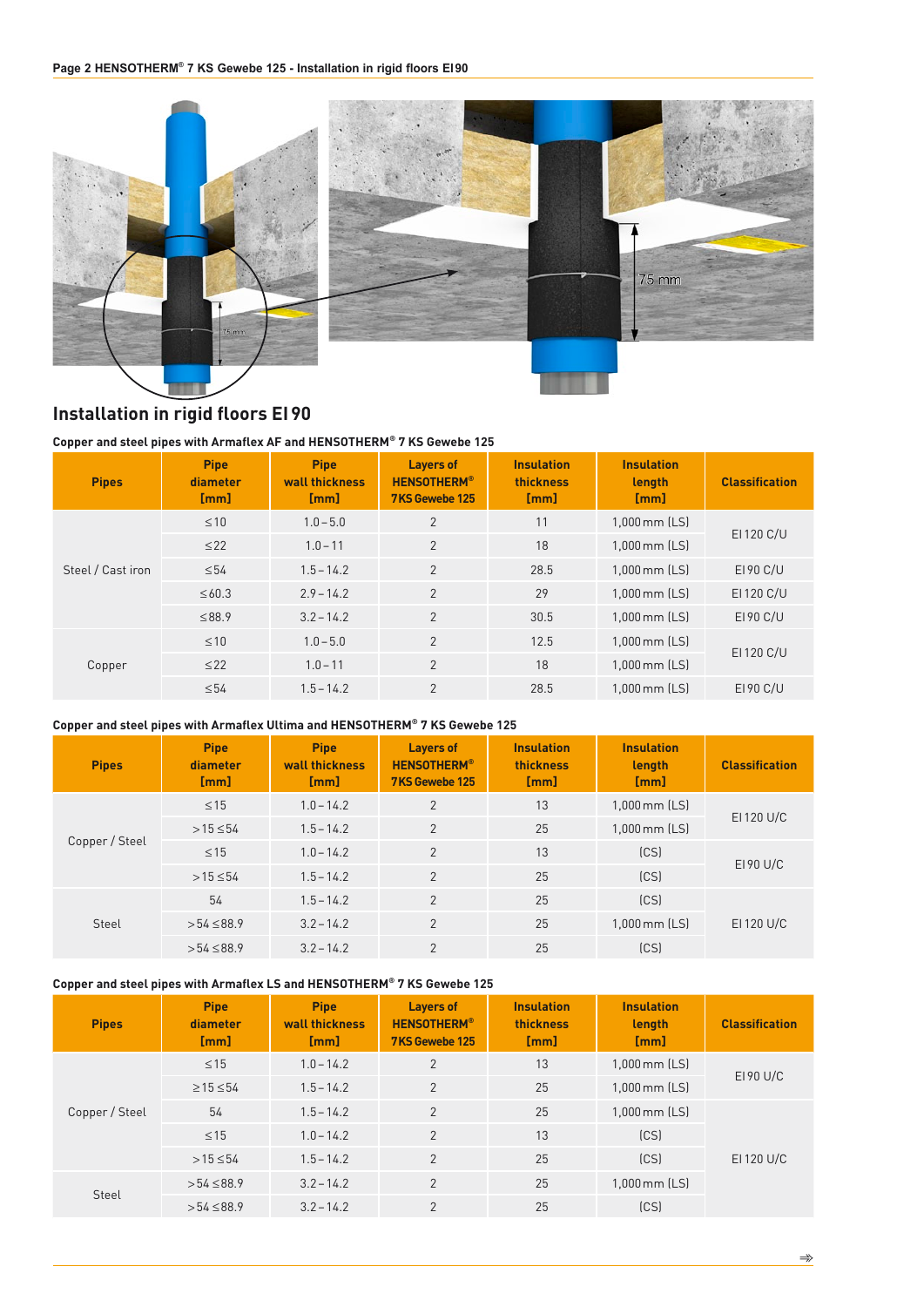| <b>Pipes</b>   | <b>Pipe</b><br>diameter<br>[mm] | <b>Pipe</b><br>wall thickness<br>[mm] | <b>Layers of</b><br><b>HENSOTHERM®</b><br>7KS Gewebe 125 | <b>Insulation</b><br>thickness<br>[mm] | <b>Insulation</b><br>length<br>[mm] | <b>Classification</b> |
|----------------|---------------------------------|---------------------------------------|----------------------------------------------------------|----------------------------------------|-------------------------------------|-----------------------|
|                | $\leq$ 15                       | $1.0 - 14.2$                          | $\overline{2}$                                           | 11                                     | $1,000$ mm $[LS]$                   | E190 U/C              |
| Copper / Steel | $\geq$ 15 $<$ 54                | $1.0 - 14.2$                          | $\overline{2}$                                           | 21                                     | $1,000$ mm $[LS]$                   |                       |
|                | 54                              | $1.5 - 14.2$                          | $\overline{2}$                                           | 21                                     | $1,000$ mm $[LS]$                   | E160 U/C              |
|                | $\leq 15$                       | $1.0 - 14.2$                          | $\overline{2}$                                           | 11                                     | (CS)                                | E190 U/C              |
|                | >15 < 54                        | $1.0 - 14.2$                          | $\overline{2}$                                           | 21                                     | (CS)                                |                       |
| Steel          | 88.9                            | $3.2 - 14.2$                          | $\overline{2}$                                           | 21                                     | $1,000$ mm $[LS]$                   | $E190$ U/C            |
|                | $>54 \le 88.9$                  | $3.2 - 14.2$                          | $\overline{2}$                                           | 21                                     | [CS]                                | $E190$ U/C            |
|                | 88.9                            | $3.2 - 14.2$                          | $\overline{2}$                                           | 21                                     | [CS]                                | EI 120 U/C            |

**Copper and steel pipes with Kaiflex KK plus and HENSOTHERM® 7 KS Gewebe 125**



# **Installation in lightweight and solid walls EI60**

**Copper and steel pipes with Armaflex AF and HENSOTHERM® 7 KS Gewebe 125**

| <b>Pipes</b>      | <b>Pipe</b><br>diameter<br>[mm] | <b>Pipe</b><br>wall thickness<br>[mm] | <b>Layers of</b><br><b>HENSOTHERM®</b><br>7KS Gewebe 125 | <b>Insulation</b><br>thickness<br>[mm] | <b>Insulation</b><br>length<br>[mm] | <b>Classification</b> |
|-------------------|---------------------------------|---------------------------------------|----------------------------------------------------------|----------------------------------------|-------------------------------------|-----------------------|
| Copper            | $\leq 10$                       | $1.0 - 5.0$                           |                                                          | 11                                     | $1,000$ mm $[LS]$                   | EI 90 C/U             |
|                   | $\leq$ 22                       | $1.0 - 11$                            |                                                          | 18                                     | $1,000$ mm $[LS]$                   |                       |
|                   | $\leq 54$                       | $1.5 - 14.2$                          | 1                                                        | 21                                     | $1,000$ mm $[LS]$                   |                       |
|                   | $\leq 10$                       | $1.0 - 5.0$                           | 1                                                        | 11                                     | $1,000$ mm $[LS]$                   | EI 90 C/U             |
|                   | $\leq$ 22                       | $1.0 - 11$                            | $\overline{1}$                                           | 18                                     | $1,000$ mm $[LS]$                   | EI 60 C/U             |
| Steel / Cast iron | $\leq 54$                       | $1.5 - 14.2$                          | 1                                                        | 21                                     | $1,000$ mm $[LS]$                   | EI 90 C/U             |
|                   | $\leq 60.3$                     | $2.9 - 14.2$                          |                                                          | 29                                     | $1,000$ mm $[LS]$                   | EI 90 C/U             |
|                   | ≤88.9                           | $3.2 - 14.2$                          |                                                          | 30.5                                   | $1,000$ mm $[LS]$                   | E160 C/U              |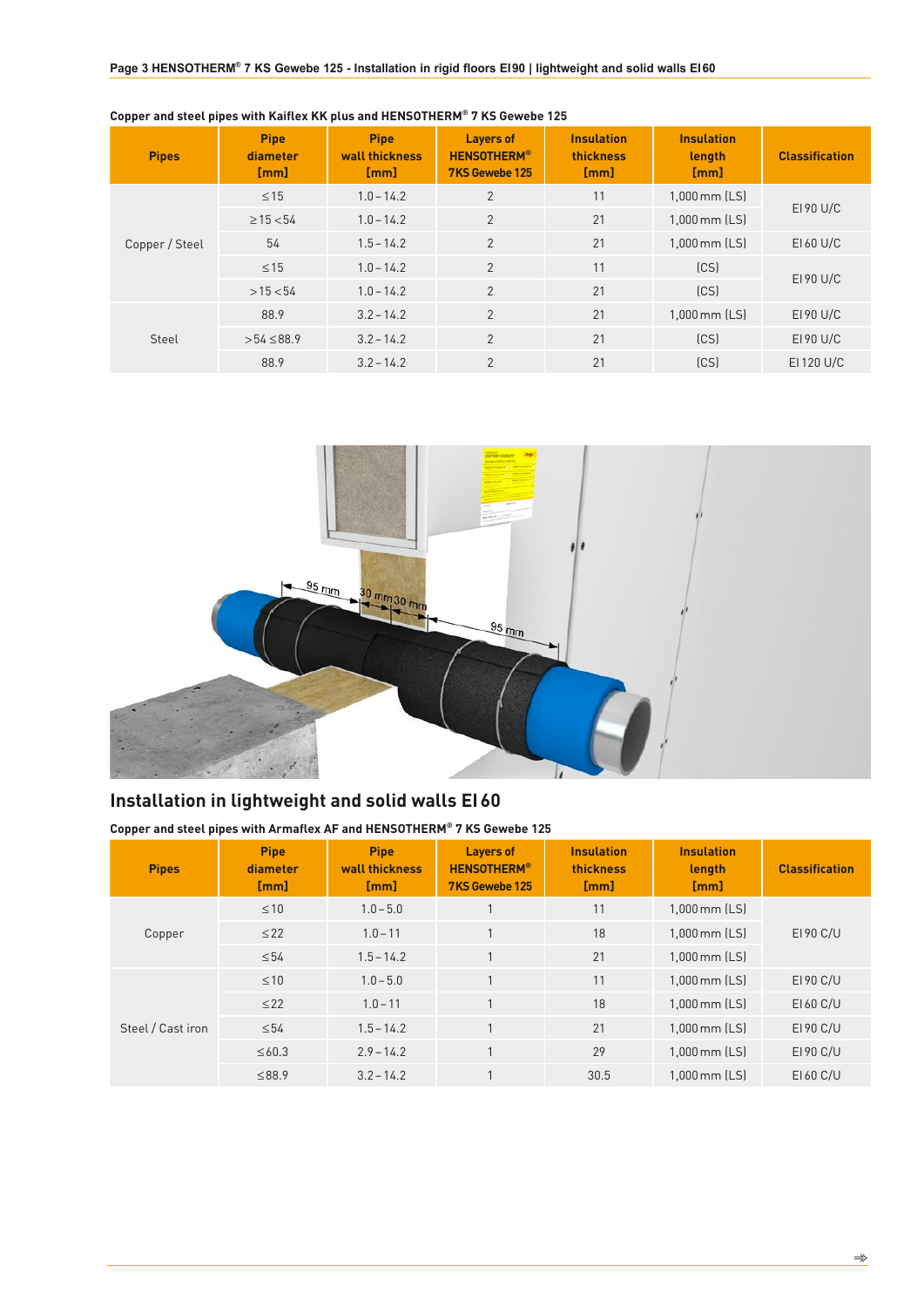#### **Copper and steel pipes with Kaiflex ST and HENSOTHERM® 7 KS Gewebe 125**

| <b>Pipes</b>      | <b>Pipe</b><br>diameter<br>[mm] | <b>Pipe</b><br>wall thickness<br>[mm] | <b>Layers of</b><br><b>HENSOTHERM®</b><br>7KS Gewebe 125 | <b>Insulation</b><br>thickness<br>[mm] | <b>Insulation</b><br>length<br>[mm] | <b>Classification</b> |
|-------------------|---------------------------------|---------------------------------------|----------------------------------------------------------|----------------------------------------|-------------------------------------|-----------------------|
|                   | $\leq 10$                       | $1.0 - 5.0$                           |                                                          | 9                                      | 1,000 mm (LS)                       | EI 60 C/U             |
| Copper            | $\leq$ 22                       | $1.0 - 11$                            |                                                          | 9                                      | $1,000$ mm $[LS]$                   |                       |
|                   | $\leq 54$                       | $1.5 - 14.2$                          |                                                          | 19                                     | $1,000$ mm $[LS]$                   |                       |
|                   | $\leq 10$                       | $1.0 - 5.0$                           |                                                          | 9                                      | $1,000$ mm $[LS]$                   | E160 C/U              |
| Steel / Cast iron | $\leq$ 22                       | $1.0 - 11$                            |                                                          | 9                                      | $1,000$ mm $[LS]$                   |                       |
|                   | $\leq 54$                       | $1.5 - 14.2$                          |                                                          | 19                                     | 1,000 mm (LS)                       |                       |
|                   | $\leq 60.3$                     | $2.9 - 14.2$                          |                                                          | 25                                     | $1.000$ mm $[LS]$                   |                       |

#### **Copper and steel pipes with Armaflex Ultima and HENSOTHERM® 7 KS Gewebe 125**

| <b>Pipes</b>      | <b>Pipe</b><br>diameter<br>[mm] | <b>Pipe</b><br>wall thickness<br>[mm] | <b>Layers of</b><br><b>HENSOTHERM®</b><br>7KS Gewebe 125 | <b>Insulation</b><br>thickness<br>[mm] | <b>Insulation</b><br>length<br>[mm] | <b>Classification</b> |
|-------------------|---------------------------------|---------------------------------------|----------------------------------------------------------|----------------------------------------|-------------------------------------|-----------------------|
|                   | $\leq 15$                       | $1.0 - 14.2$                          |                                                          | $13 - 25$                              | $1,000$ mm $[LS]$                   | $E190$ U/C            |
| Copper            | $\leq 15$                       | $1.0 - 14.2$                          |                                                          | $13 - 25$                              | (CS)                                |                       |
|                   | $>15 \le 54$                    | $1.5 - 14.2$                          |                                                          | 25                                     | $1,000$ mm $[LS]$                   | E190 U/C              |
|                   | $>15 \le 54$                    | $1.5 - 14.2$                          |                                                          | 25                                     | [CS]                                | EI 60 U/C             |
| Steel / Cast iron | $>54 \le 88.9$                  | $3.2 - 14.2$                          |                                                          | 25                                     | $1,000$ mm $[LS]$                   | EI 60 U/C             |
|                   | $>54 \le 88.9$                  | $3.2 - 14.2$                          |                                                          | 25                                     | (CS)                                | E160 U/C              |

**: It Isolation tested positive in the HENSOMASTIK® Mixed Penetration Seal EI30 / EI60. Applied for ETA.** 

#### **Copper and steel pipes with Armaflex LS and HENSOTHERM® 7 KS Gewebe 125**

| <b>Pipes</b>      | <b>Pipe</b><br>diameter<br>[mm] | <b>Pipe</b><br>wall thickness<br>[mm] | <b>Layers of</b><br><b>HENSOTHERM®</b><br>7KS Gewebe 125 | <b>Insulation</b><br><b>thickness</b><br>[mm] | <b>Insulation</b><br>length<br>[mm] | <b>Classification</b> |
|-------------------|---------------------------------|---------------------------------------|----------------------------------------------------------|-----------------------------------------------|-------------------------------------|-----------------------|
|                   | $\leq 15$                       | $1.0 - 14.2$                          |                                                          | $13 - 25$                                     | $1,000$ mm $[LS]$                   | $E160$ U/C            |
| Copper            | $>15 \le 54$                    | $1.5 - 14.2$                          |                                                          | 25                                            | $1,000$ mm $[LS]$                   | $E160$ U/C            |
|                   | $\leq 15$                       | $1.0 - 14.2$                          |                                                          | $13 - 25$                                     | [CS]                                | $E160$ U/C            |
|                   | $>15 \le 54$                    | $1.5 - 14.2$                          |                                                          | 25                                            | [CS]                                | $E160$ U/C            |
| Steel / Cast iron | $>54 \le 88.9$                  | $3.2 - 14.2$                          |                                                          | 25                                            | $1,000$ mm $[LS]$                   | EI 60 U/C             |
|                   | $>54 \le 88.9$                  | $3.2 - 14.2$                          |                                                          | 25                                            | [CS]                                | E160 U/C              |
|                   | 88.9                            | $3.2 - 14.2$                          |                                                          | 25                                            | [CS]                                | E190 U/C              |

# **Copper and steel pipes with Kaiflex KK plus and HENSOTHERM® 7 KS Gewebe 125**

| <b>Pipes</b>      | <b>Pipe</b><br>diameter<br>[mm] | <b>Pipe</b><br>wall thickness<br>[mm] | Layers of<br><b>HENSOTHERM®</b><br>7KS Gewebe 125 | <b>Insulation</b><br><b>thickness</b><br>[mm] | <b>Insulation</b><br>length<br>[mm] | <b>Classification</b> |
|-------------------|---------------------------------|---------------------------------------|---------------------------------------------------|-----------------------------------------------|-------------------------------------|-----------------------|
| Copper            | 15                              | $1.0 - 14.2$                          |                                                   | 11                                            | $1,000$ mm $[LS]$                   | $E190$ U/C            |
|                   | 15                              | $1.0 - 14.2$                          |                                                   | 11                                            | [CS]                                | $E160$ U/C            |
|                   | $\geq$ 15 $\leq$ 54             | $1.5 - 14.2$                          |                                                   | 21                                            | 1,000 mm (LS)                       | $E160$ U/C            |
| Steel / Cast iron | $>54 \le 88.9$                  | $3.2 - 14.2$                          |                                                   | 28.5                                          | $1,000$ mm $[LS]$                   | $E160$ U/C            |
|                   | $>54 \le 88.9$                  | $3.2 - 14.2$                          |                                                   | 28.5                                          | [CS]                                | $E160$ U/C            |

**: Isolation tested positive in the HENSOMASTIK® Mixed Penetration Seal EI30 / EI60. Applied for ETA.**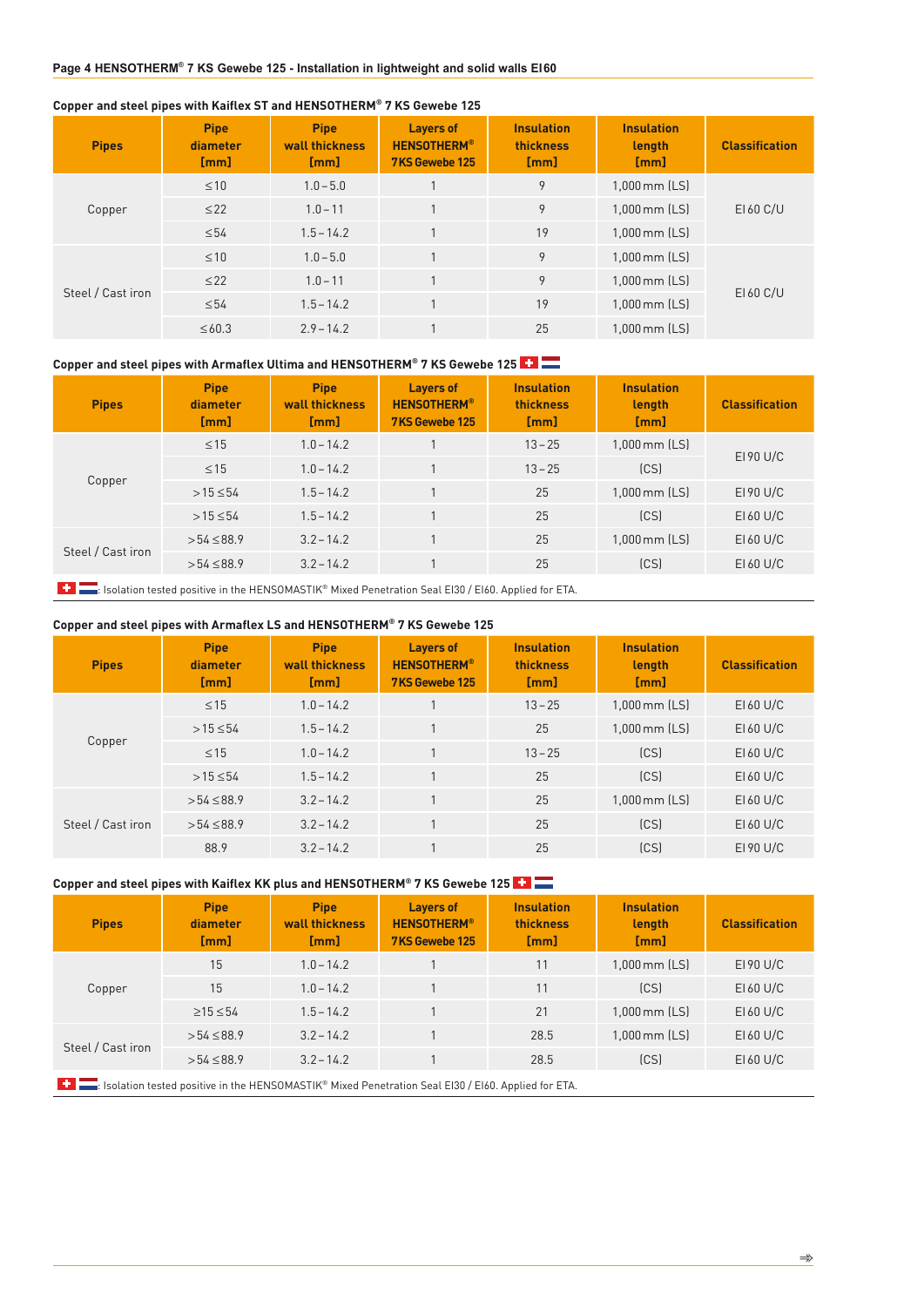

# **Installation in rigid floors EI60**

#### **Copper and steel pipes with Armaflex AF and HENSOTHERM® 7 KS Gewebe 125**

| <b>Pipes</b>      | <b>Pipe</b><br>diameter<br>[mm] | <b>Pipe</b><br>wall thickness<br>[mm] | <b>Layers of</b><br><b>HENSOTHERM®</b><br>7KS Gewebe 125 | <b>Insulation</b><br>thickness<br>[mm] | <b>Insulation</b><br>length<br>[mm] | <b>Classification</b> |
|-------------------|---------------------------------|---------------------------------------|----------------------------------------------------------|----------------------------------------|-------------------------------------|-----------------------|
| Copper            | $\leq 10$                       | $1.0 - 5.0$                           |                                                          | 11                                     | $1,000$ mm $[LS]$                   | EI 60 C/U             |
|                   | $\leq$ 22                       | $1.0 - 11$                            |                                                          | 18                                     | $1,000$ mm $[LS]$                   |                       |
|                   | $\leq 54$                       | $1.5 - 14.2$                          |                                                          | 21                                     | $1,000$ mm $[LS]$                   |                       |
| Steel / Cast iron | $\leq 10$                       | $1.0 - 5.0$                           |                                                          | 11                                     | $1,000$ mm $[LS]$                   | EI 60 C/U             |
|                   | $\leq$ 22                       | $1.0 - 11$                            |                                                          | 18                                     | $1,000$ mm $[LS]$                   |                       |
|                   | $\leq 54$                       | $1.5 - 14.2$                          |                                                          | 21                                     | $1,000$ mm $[LS]$                   |                       |
|                   | $\leq 60.3$                     | $2.9 - 14.2$                          |                                                          | 29                                     | $1.000$ mm $[LS]$                   |                       |

#### **Copper and steel pipes with Kaiflex ST and HENSOTHERM® 7 KS Gewebe 125**

| <b>Pipes</b>      | <b>Pipe</b><br>diameter<br>[mm] | <b>Pipe</b><br>wall thickness<br>[mm] | <b>Layers of</b><br><b>HENSOTHERM®</b><br>7KS Gewebe 125 | <b>Insulation</b><br>thickness<br>[mm] | <b>Insulation</b><br>length<br>[mm] | <b>Classification</b> |
|-------------------|---------------------------------|---------------------------------------|----------------------------------------------------------|----------------------------------------|-------------------------------------|-----------------------|
|                   | $\leq 10$                       | $1.0 - 5.0$                           |                                                          | 9                                      | $1,000$ mm $[LS]$                   |                       |
| Copper            | $\leq$ 22                       | $1.0 - 11$                            |                                                          | 9                                      | $1,000$ mm $[LS]$                   | EI 60 C/U             |
|                   | $\leq 54$                       | $1.5 - 14.2$                          | 1                                                        | 19                                     | $1,000$ mm $[LS]$                   |                       |
| Steel / Cast iron | $\leq 10$                       | $1.0 - 5.0$                           | 1                                                        | 9                                      | $1,000$ mm $[LS]$                   | EI 60 C/U             |
|                   | $\leq$ 22                       | $1.0 - 11$                            | 1                                                        | 9                                      | $1,000$ mm $[LS]$                   |                       |
|                   | $\leq 54$                       | $1.5 - 14.2$                          | 1                                                        | 19                                     | $1,000$ mm $[LS]$                   |                       |
|                   | $\leq 60.3$                     | $2.9 - 14.2$                          | $\mathbf{1}$                                             | 25                                     | $1,000$ mm $[LS]$                   |                       |
|                   | ≤88.9                           | $3.2 - 14.2$                          |                                                          | 30.5                                   | $1.000$ mm $[LS]$                   |                       |

#### **Copper and steel pipes with Armaflex Ultima and HENSOTHERM® 7 KS Gewebe 125**

| <b>Pipes</b>      | <b>Pipe</b><br>diameter<br>[mm] | <b>Pipe</b><br>wall thickness<br>[mm] | <b>Layers of</b><br><b>HENSOTHERM®</b><br>7KS Gewebe 125 | <b>Insulation</b><br><b>thickness</b><br>[mm] | <b>Insulation</b><br>length<br>[mm] | <b>Classification</b> |
|-------------------|---------------------------------|---------------------------------------|----------------------------------------------------------|-----------------------------------------------|-------------------------------------|-----------------------|
| Copper            | $\leq$ 15                       | $1.0 - 14.2$                          |                                                          | 13                                            | $1,000$ mm $[LS]$                   | $E160$ U/C            |
|                   | $>15 \le 54$                    | $1.5 - 14.2$                          |                                                          | 25                                            | $1,000$ mm $[LS]$                   | EI 60 U/C             |
|                   | $\leq$ 15                       | $1.0 - 14.2$                          |                                                          | 13                                            | [CS]                                | EI 60 U/C             |
| Steel / Cast iron | $>54 \le 88.9$                  | $3.2 - 14.2$                          |                                                          | 25                                            | $1,000$ mm $[LS]$                   | EI 60 U/C             |
|                   | $>54 \le 88.9$                  | $3.2 - 14.2$                          |                                                          | 25                                            | (CS)                                | EI 60 U/C             |